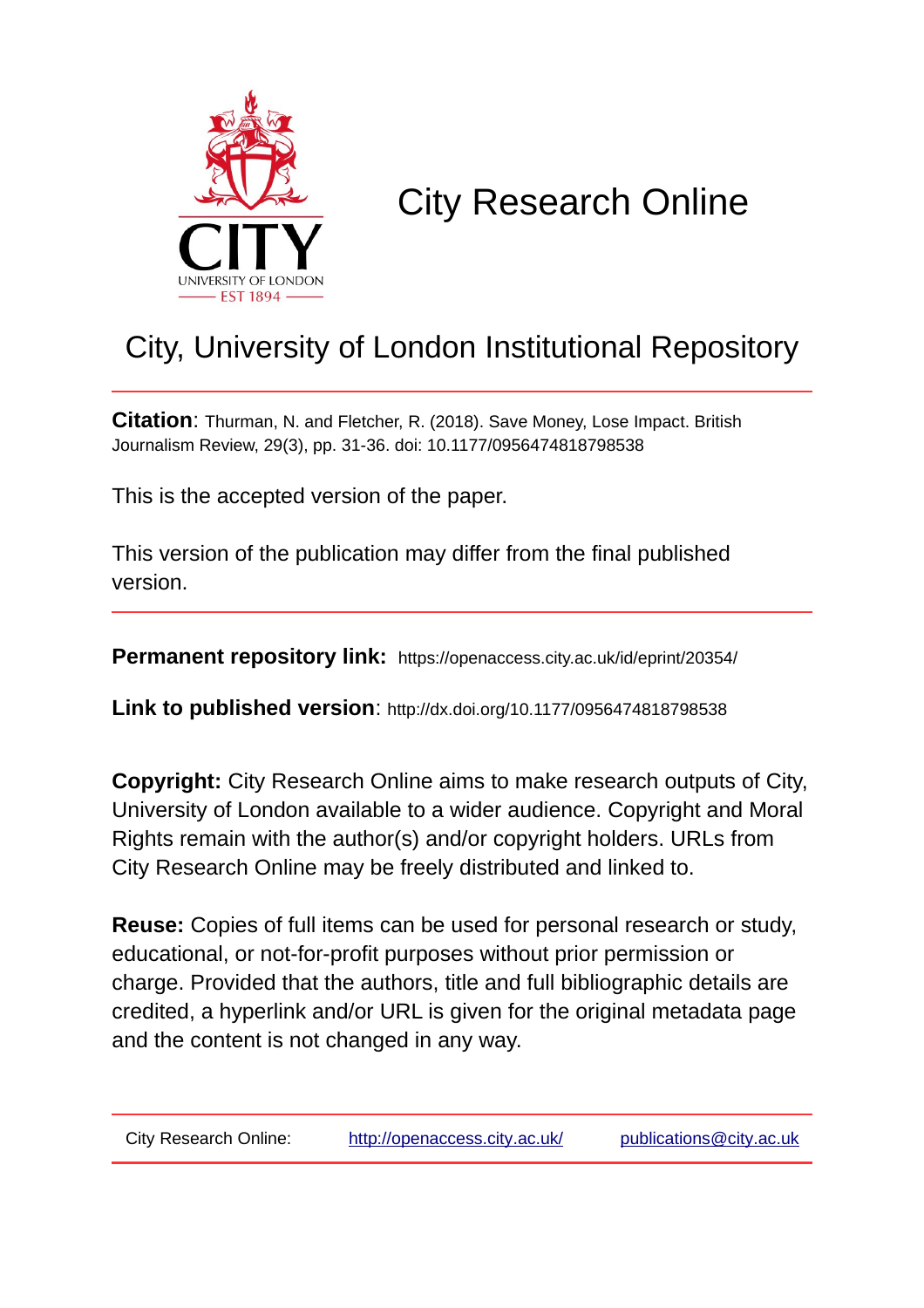### **Save money, lose impact**

#### **Neil Thurman and Richard Fletcher**

### *Ditching the print version has brought* The Independent *financial sustainability but reduced the attention it receives*

Over the years there has been regular speculation about how long newspapers will remain in print. Microsoft's former CEO, Steve Ballmer, went so far as to predict that there would be no print newspapers or magazines by 2018. His prediction has ended up somewhat wide of the mark. Many newspapers' print editions are not in their bestever shape, it is true, but most are still with us.

While many papers have slimmed down, shed staff, and even gone into the red, relatively few have gone online-only. Some have, including *The Christian Science Monitor*, the *Seattle Post-Intelligencer*, and Finland's *Taloussanomat*.

One of the reasons newspapers are reluctant to ditch print is that it still delivers by far the largest part of their revenue – an average of 91.6 per cent worldwide, according to the 2017 World Press Trends report. However, with print circulations falling, some newspapers have been unable – or unwilling – to sustain the very high costs of print distribution.

In March 2016, the British *Independent* newspaper reached that point and went online-only. *The Independent* is an interesting case because it is the first national, general-interest daily newspaper to take this step, and on current trends, more will follow. It entered the UK market relatively late, in 1986, as a national daily. A Sunday edition followed four years later, and in 1992 the paper briefly surpassed the circulation of *The Times*.

However, despite a strong start, its fortunes began to change in the 1990s. Following an economic downturn and newspaper price war, it was taken over by an Irish media group.

A succession of new editors and relaunches followed including, in 2004, a change to tabloid format. Print readership continued to decline, however, and in 2010 it was sold to a Russian oligarch and his son for £1.

They quickly launched a sister newspaper – the *i* – and, for a number of years, supported a print business that was losing tens of millions of pounds a year. Although Alexander and Evgeny Lebedev have deep pockets, with print circulation down to less than 60,000, in March 2016, they decided to pull the plug on *The Independent* in print and go online-only. At the same time the sister newspaper was sold to a regional publisher.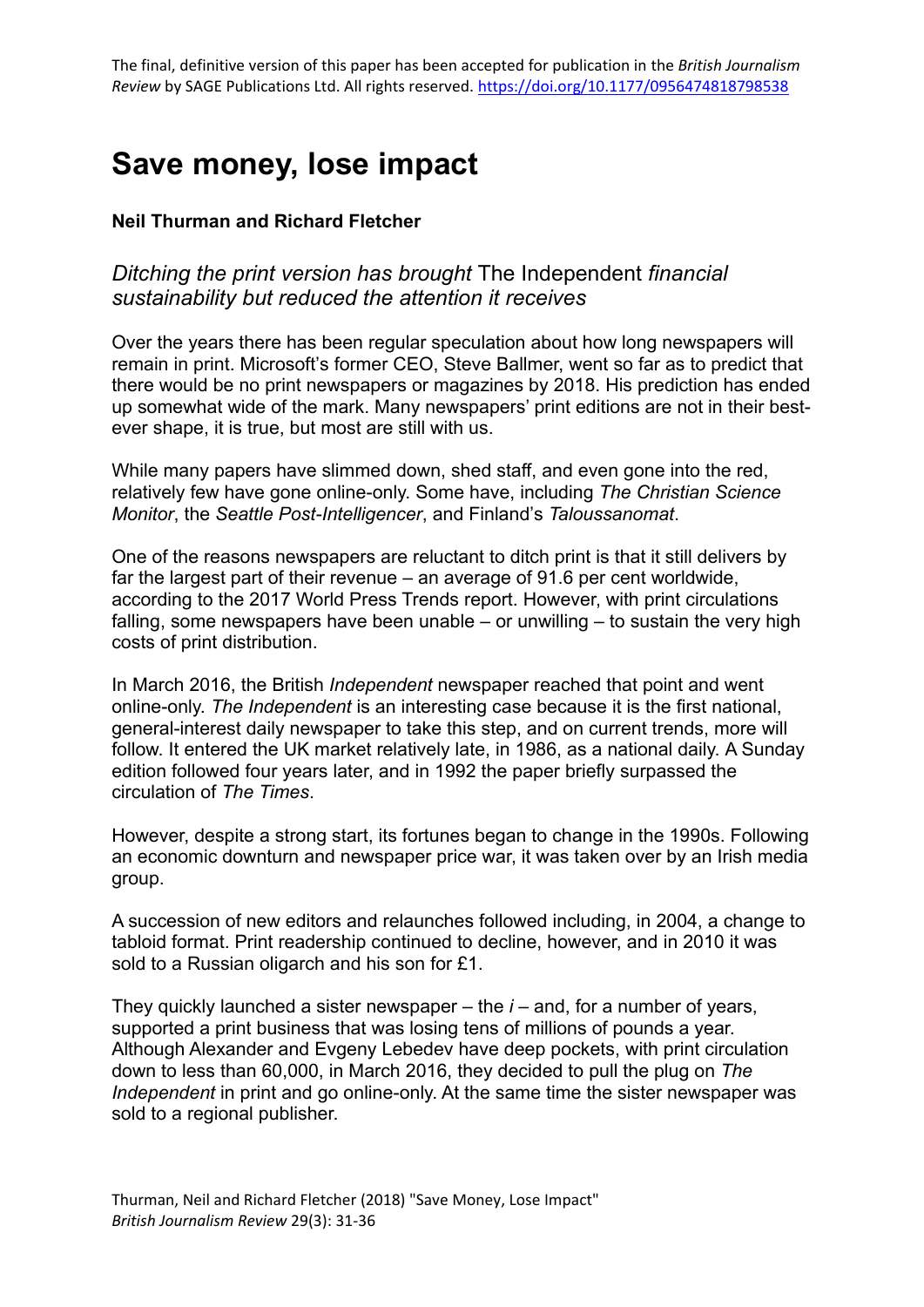There has been limited research into newspapers' transitions to online-only. Until now only two cases have been explored in depth. The first is the Finnish financial daily *Taloussanomat*, which went online-only in 2007. The second is *The Christian Science Monitor*, which dropped its daily print edition in 2009.

These studies focused mainly on institutional and professional change, looking, for example, at the increasing influence of audience metrics in these newly online-only newsrooms.

The case study of *Taloussanomat* did touch on audience change, but only to a limited extent. It showed that, although *Taloussanomat* saw some growth in online traffic post-print, its performance was not better than that of other newspapers that retained a print edition.

We have analysed changes in the net readership of *The Independent* post-print, interrogating its claim of "significant audience growth". We also looked at the change in attention attracted by *The Independent*. To do this, we calculated the time spent with the brand before and after it went online-only. This enabled us to examine whether, as media consultant Douglas McCabe has claimed, *The Independent* now has "reduced visibility".

Thirdly, we looked at how its international traffic has changed. Has *The Independent*, as its management hoped, taken advantage of its online-only status to achieve its global ambitions?

So, what did we find? Looking at changes in net monthly British readers, we see a small increase, of 8 per cent, in the 12 months after the move to online-only compared with the 12 months before. However, those gains were lost in the second year of *The Independent*'s online-only existence, leaving the brand with slightly fewer readers than it had before it ditched its print editions.

Although the title has not, in the UK at least, achieved its aim of significant audience growth, perhaps, in a tough market, it has performed better than its competitors? After all, *The Independent*'s owner, Evgeny Lebedev, said that by going online-only *The Independent* could become more flexible and digitally focused and better serve its online audience.

In fact, its dozen national newspaper competitors – which retained print editions – have all performed better, increasing their reach by an average of around 25 per cent, while *The Independent*'s readership numbers have remained static post-print. *The Times*, *Daily Express*, *The Sun*, and *Evening Standard* performed particularly well, all recording above average increases – of between 34 and 102 per cent (see Figure 1).

What about the change in the time spent with *The Independent* by its British audience? Although there was a Brexit bump in June and July 2016 – as there was at other news sites – the time spent with *The Independent* online changed less than 1 per cent in the 12 months following the switch compared with the 12 months before.

Thurman, Neil and Richard Fletcher (2018) "Save Money, Lose Impact" *British Journalism Review* 29(3): 31-36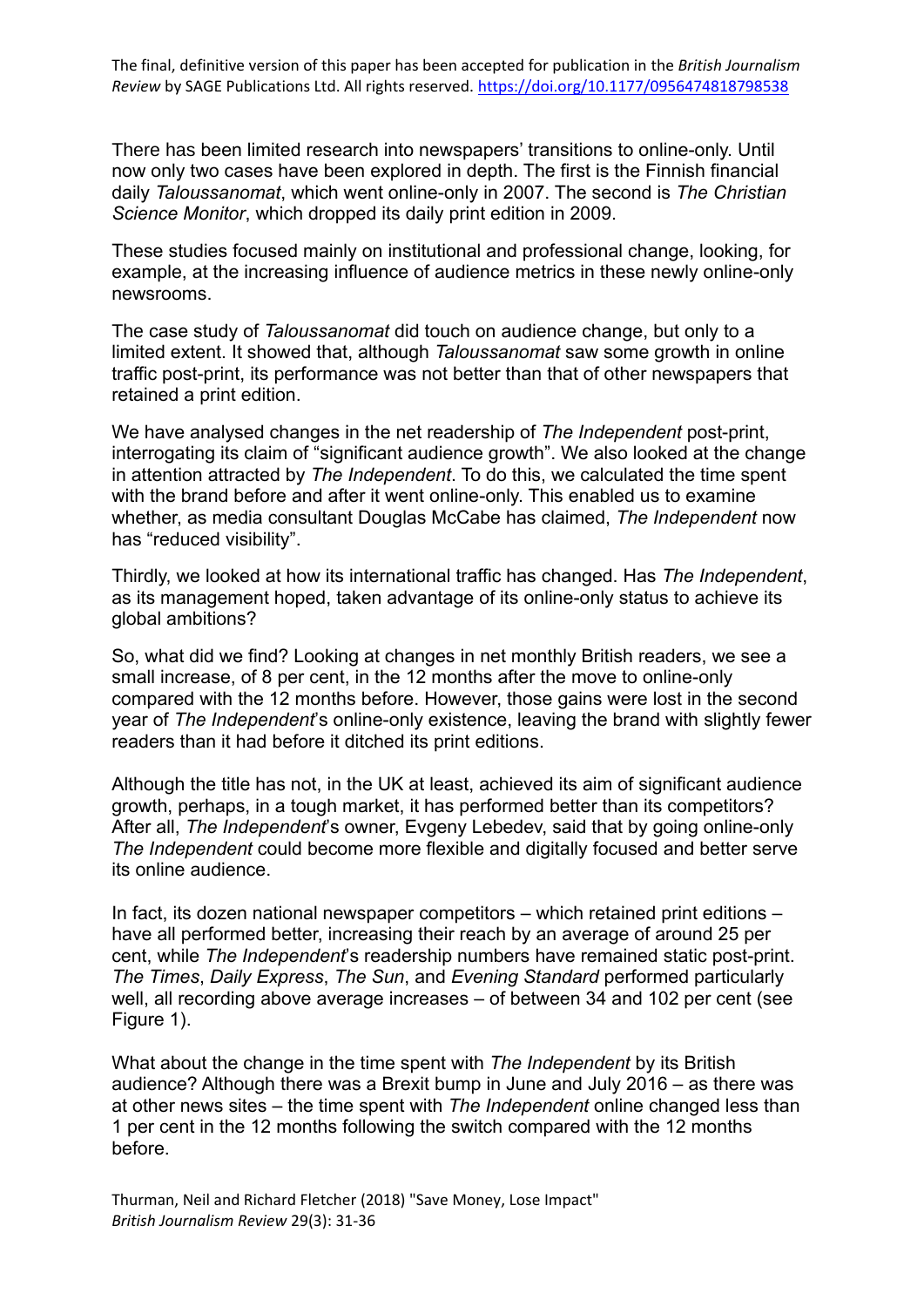



Source: NRS PADD and PAMCo. Data are for adults aged 15+. Monthly net readership is a 12-month average (for April 2015 to March 2016 and for April 2017 to March 2018) and includes PC, mobile, and (if applicable) print readers.

Although the second year of *The Independent*'s online-only existence has seen some growth, total time spent with the brand remains more than 70 per cent lower than it was in the year leading up to the end of the title in print (see Figure 2).

The reason seems to be to do with how differently content is consumed in print and online. *The Independent*'s print readers were much more frequent consumers than its online visitors are. More than half read the title almost every day. Compare that with online visitors who, in 2017, visited an average of just over twice a month.

On top of that, the paper now finds itself in possession of a far more fleeting readership. For while its print readers were reading each edition for between 37 and 50 minutes, in 2017 *The Independent*'s online readers spent an average of less than six minutes a month with the brand.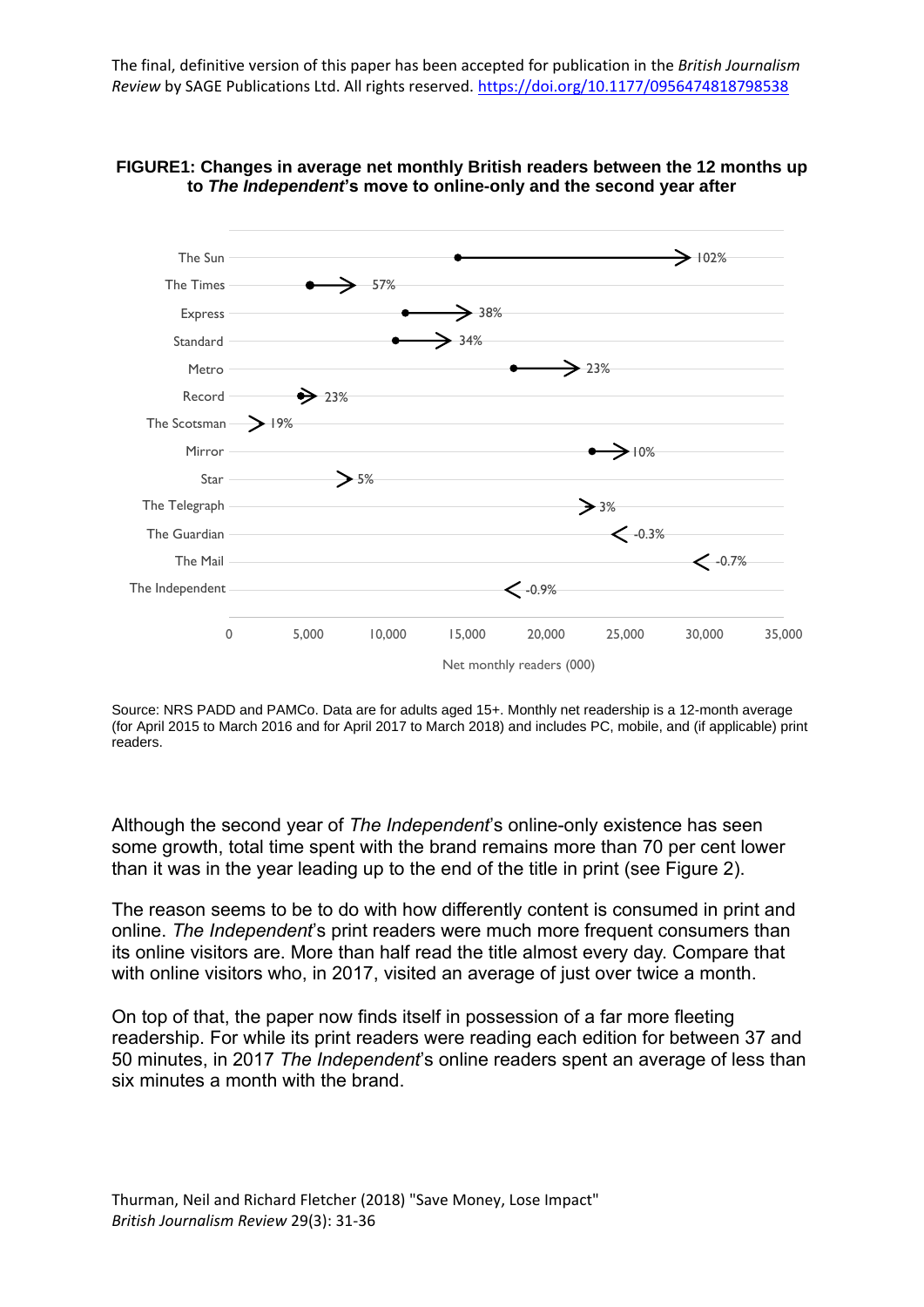

#### **FIGURE 2: Time spent reading** *The Independent* **by its British audience**

Source: NRS and comScore. Data are for readers aged 15+. Print reading time is a monthly average for the period April 2015 to March 2016. Online reading time includes both independent.co.uk and indy100/i100.

Thurman, Neil and Richard Fletcher (2018) "Save Money, Lose Impact" *British Journalism Review* 29(3): 31-36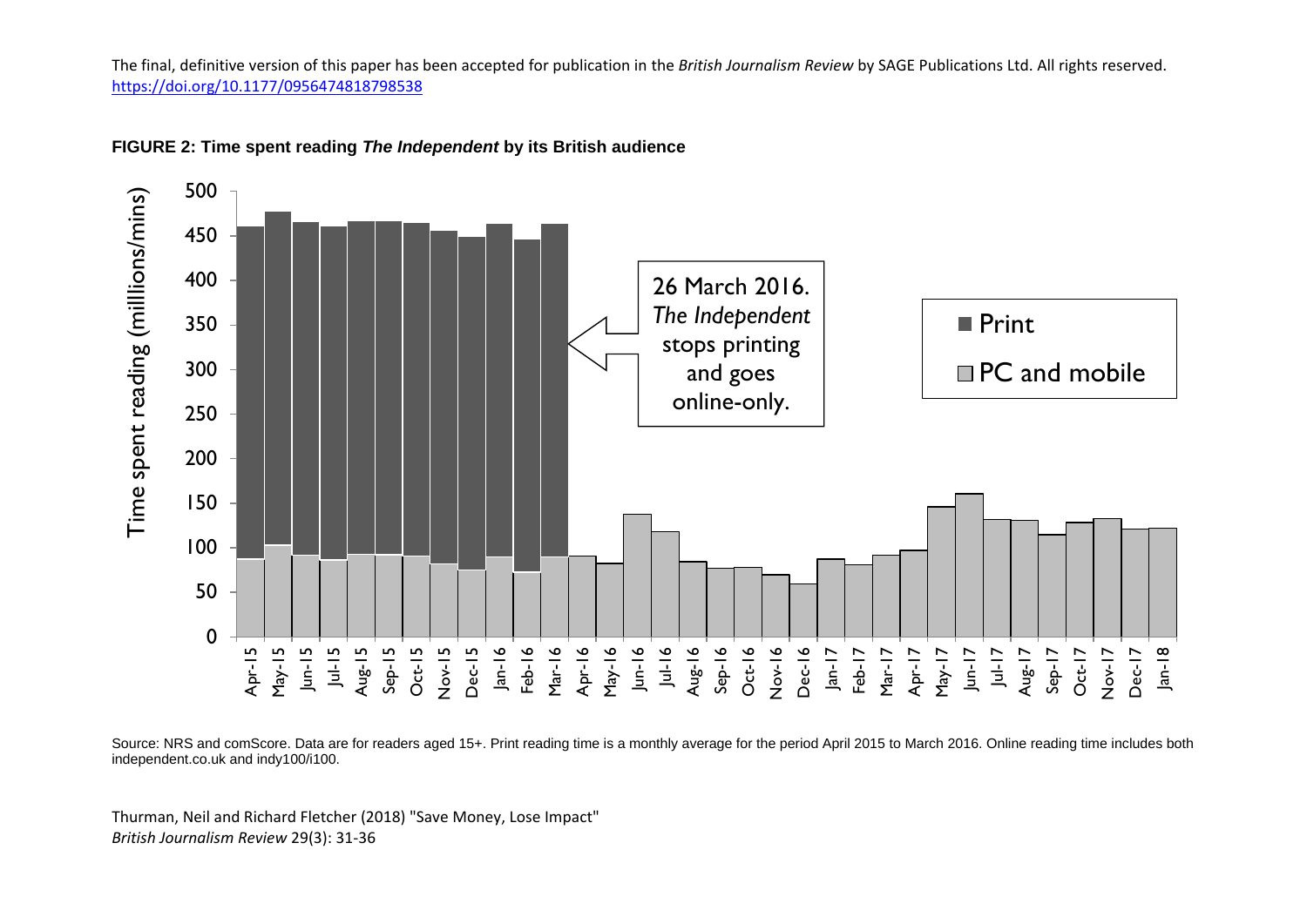



Source: ABC. Note: The vertical scale if logarithmic.

Thurman, Neil and Richard Fletcher (2018) "Save Money, Lose Impact" *British Journalism Review* 29(3): 31-36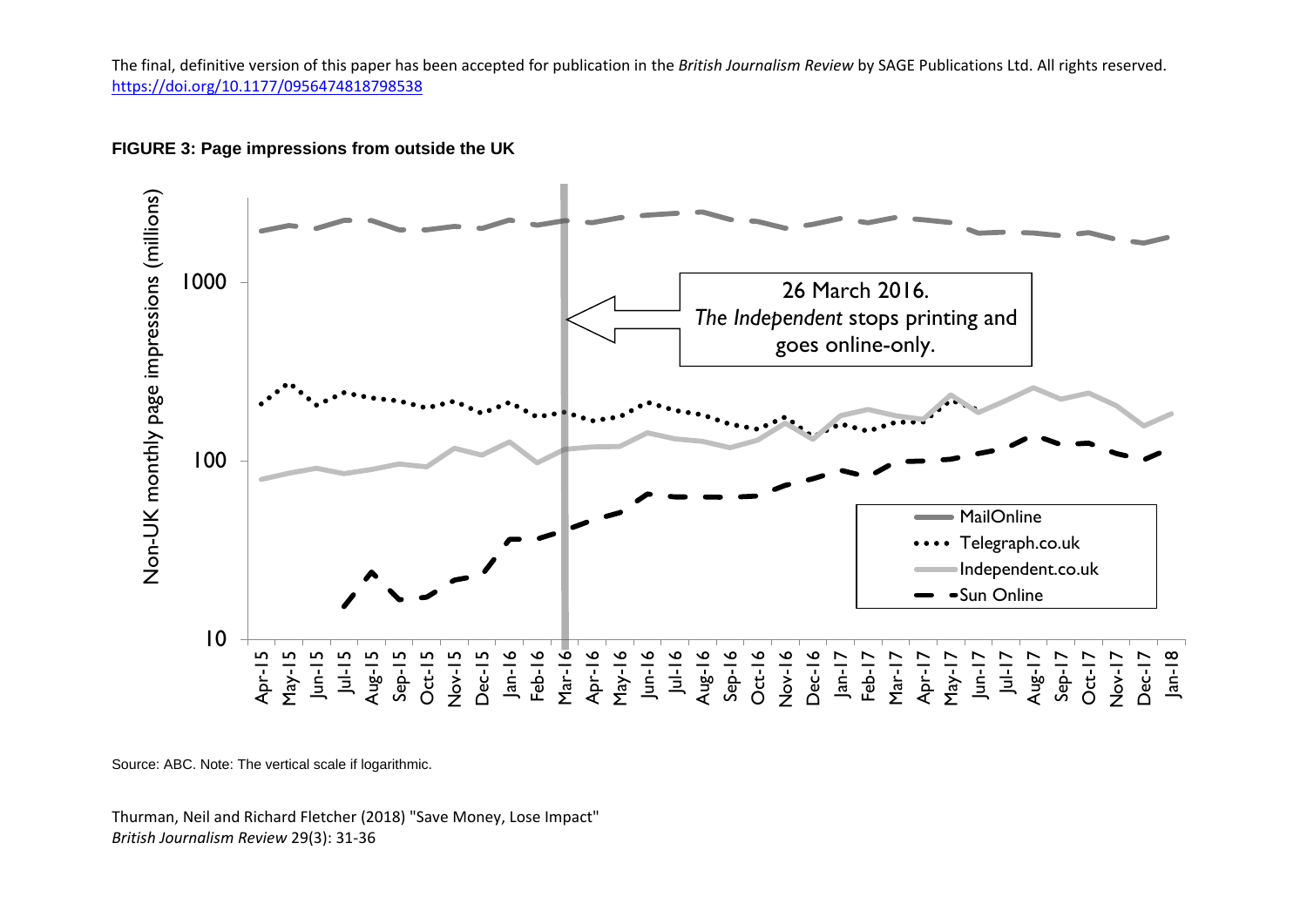Looking at changes to international traffic at *The Independent* post-print, there is some better news for the title. Surprisingly, perhaps, after the transition there was more growth – about 50 per cent in the first year and a further 20 per cent or so in the second – in online traffic from overseas than from the paper's home market, despite the fact that the print product was already unavailable overseas (see Figure 3).

So, is this evidence that, as the company hoped, they have taken advantage of their new online-only status to achieve their global ambitions?

Initially *The Independent* rode the wave of interest in US politics from its overseas online readers more successfully than some of its competitors, such as *The Telegraph*. However, we believe this may be due to *The Independent*'s historically strong following in the US and its anti-Trump stance, which is likely to have been more successful than the ambiguous position of the *Telegraph* in the extremely polarised US media market.

So where did *The Independent*'s print readers go? Was their loyalty more to print than to the brand?

Given that net readership numbers did not, initially, fall, it is possible that some of the former print readers did move to the online *Independent*. But given that the time spent with the digital editions barely changed post-print, any who did switch appear not to be using the brand's digital products with anything like the same intensity as they used its print editions.

Did *The Independent*'s print readers switch to other print newspapers? We might look for sudden increases in the print readerships of other papers as a clue. A seemingly likely candidate would be *The Independent*'s sister paper, the *i*, but the *i* actually saw a fall in readers in the 12 months following the transition, though that fall, it is true, may have been made smaller than it would otherwise have been by some gathering in of those cast adrift by the print closure.

The only papers that saw increases in the period were *The Express* and *The Guardian*, the latter of which put on 89,000 print readers. It seems unlikely that readers would have moved to the *Express*, given its very different editorial stance and readership.

More likely is a move to *The Guardian*, whose print readers are of a similar age and social grade, though the fact that *The Guardian* also saw an increase in print readership (of 48,000) in the 12 months prior to *The Independent*'s transition complicates speculation about where *The Independent*'s print readers have ended up.

Following *The Independent*'s transition to online-only its net readership has remained static, along with some of its broadsheet and middle-market competitors like *The Guardian*, the *Telegraph*, and the *Mail*. If reach were all that mattered, going